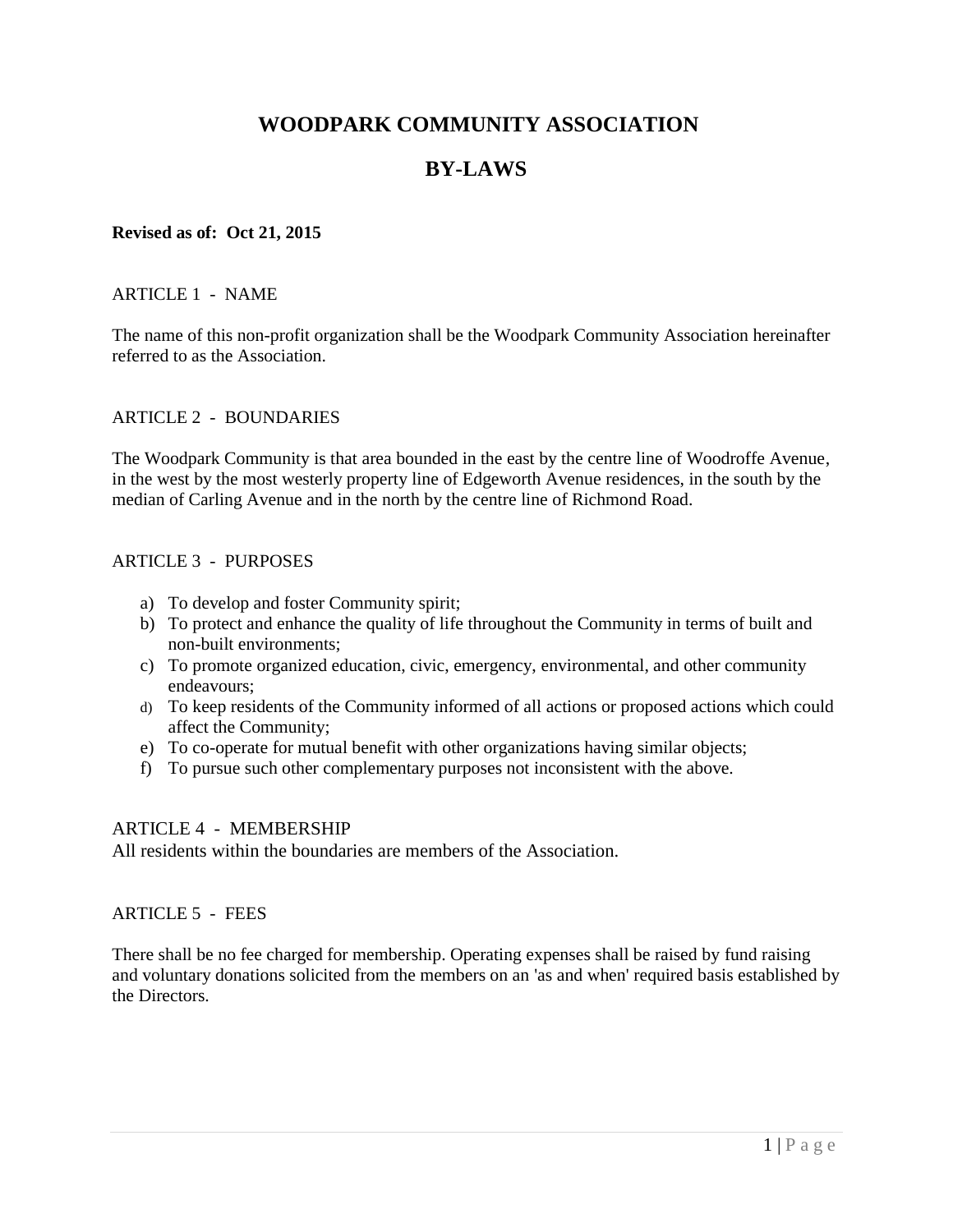### ARTICLE 6 - DIRECTORS

- a) There shall be elected at the Annual General Meeting a maximum of twelve (12), but no less than three (3), Directors to hold office until the next Annual General Meeting. Directors are eligible to seek re-election each year.
- b) To be eligible for the position of Director, the candidate shall be a resident of the Woodpark Community and shall have attained the age of eighteen (18) years. Only one resident of each household shall be eligible to be a candidate and no less than two-thirds of the total number of Directors elected shall be Woodpark Community property owners.
- c) A directorship cannot be sought or held by anyone who holds an elected public office or has declared candidacy therefore.

#### ARTICLE 7 - OFFICERS

The Directors shall appoint or elect from their number the following officers:

- a) President
- b) Vice-President
- c) Secretary/Treasurer. The office of Secretary/Treasurer may be separated if deemed advisable by the Directors.

### ARTICLE 8 - DUTIES OF OFFICERS AND DIRECTORS

- a) President: Presides at all meetings. Calls regular and special meetings as required or as and when he/she deems it necessary. Performs such other duties as may be prescribed by the Directors and acts as spokesperson for the Association.
- b) Vice-President: Assumes the duties of the President in his/her absence.
- c) Secretary: Records minutes of all meetings, receives and maintains correspondence and files records and issues notices of all meetings together with respective agendas.
- d) Treasurer: Receives contributions and incomes, pays accounts, keeps accounts and financial records, reports on the financial status of the Association, arranges for the financial audit to be carried out and reported at the Annual General Meeting, deposits all monies in the name of the Association either in a Chartered Bank or Ontario Regulated Trust Company covered by the Canada Deposit Insurance Act and withdraws monies by cheque duly signed by any two officers of the Association.
- e) The Officers and other Directors shall carry out the policies outlined at the Annual or any other General Meeting and shall take whatever action appropriate to carry out the purposes of the Association.
- f) The Directors shall have the power to form committees, appoint/elect Committee Chairs from their number and set terms of reference therefore.
- g) An Officer or other Director who does not attend three (3) successive Directors' meetings, without due cause, shall be removed from office. Any Director may be removed from office for just reason by a majority vote of the other Directors.
- h) In the event of the demise, resignation or removal from office of a Director, a replacement may be appointed by two-thirds majority vote of the remaining Directors to fill the vacancy until the next Annual General Meeting.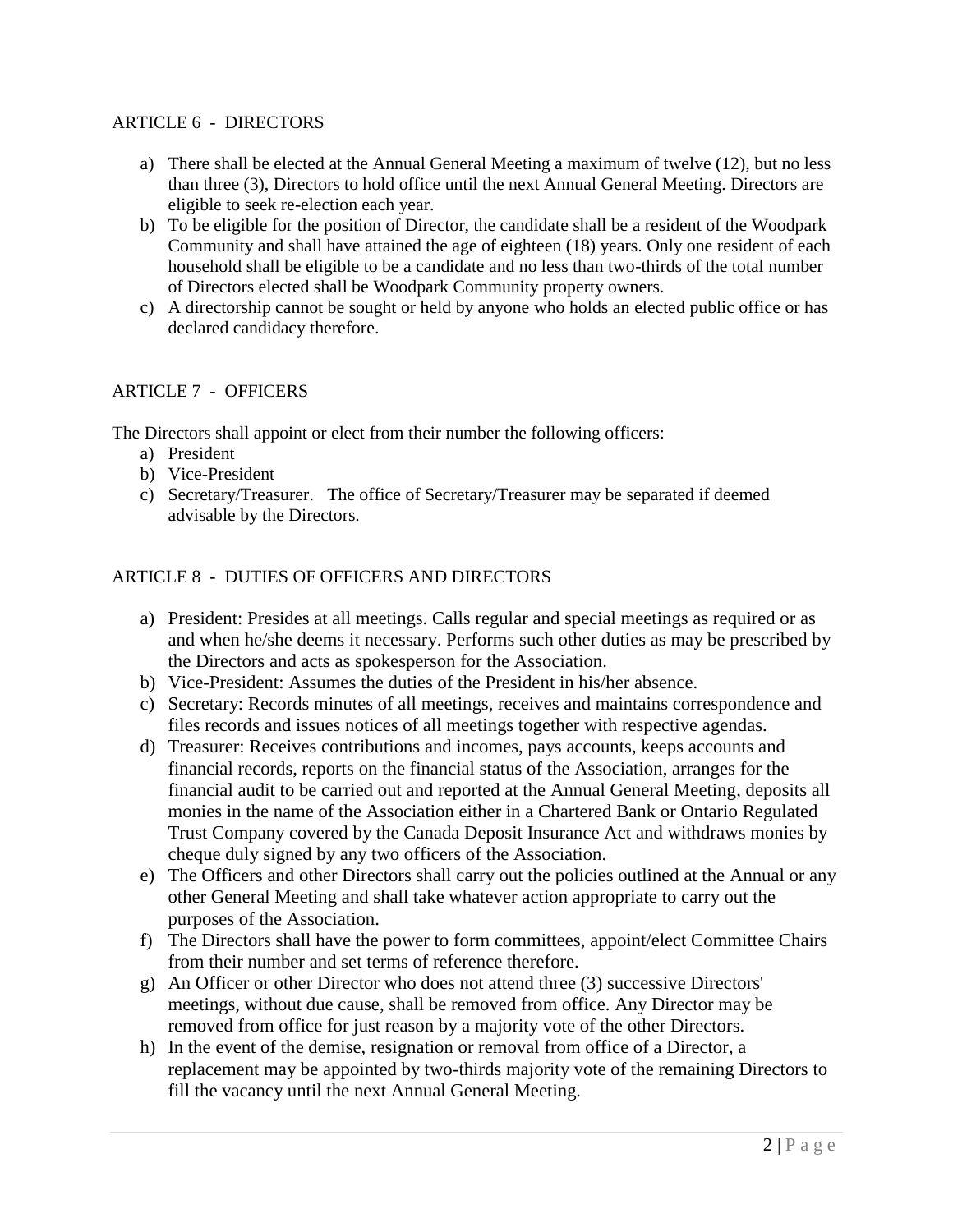i) Any two of the above referenced officers (President, V. President, Secretary, Treasurer) can serve as signing authorities for the Community Association, except in the case of financial matters, where one must be either the President or the Treasurer.

## ARTICLE 9 - ANNUAL AND SPECIAL GENERAL MEETINGS

- a) The Annual General Meeting shall be held each spring, not later than the 31st day of May, at such time and place the Directors may determine. However, the Directors have the authority to change any meeting date, including the Annual General Meeting, if and when events dictate that a change is warranted.
- b) The purpose of the Annual General Meeting shall be to receive reports from officers and committees, to elect Directors for the ensuing year, to appoint auditors and to conduct general business.
- c) Special General Meetings may be called by a majority vote of the Directors or on written request of twenty (20) or more Association members.
- d) All members shall be given a minimum of five (5) days notice of any General Meeting. Notices shall be given to all residents within the Woodpark Community and elsewhere as deemed advisable by the Directors.

# ARTICLE 10 - QUORUMS

- a. Fifty (50) percent of the Directors (including at least one officer) that are present at a 'Directors' Meeting' of the Community Association shall constitute a quorum.
- b. The Woodpark Community members plus fifty (50) percent of the Directors (including at least one officer), that are present at a properly announced General Meeting of the Community Association shall constitute a quorum.

# ARTICLE 11 - VOTING

At any Annual General Meeting of the Association, each member present shall be entitled to one (1) vote. The President shall cast a vote only in the event of a tie vote at any General Meeting and/or Directors' Meeting.

# ARTICLE 12 - FISCAL YEAR

The fiscal year of the Association shall begin on the 1st day of April and shall end the 31st day of March the following year.